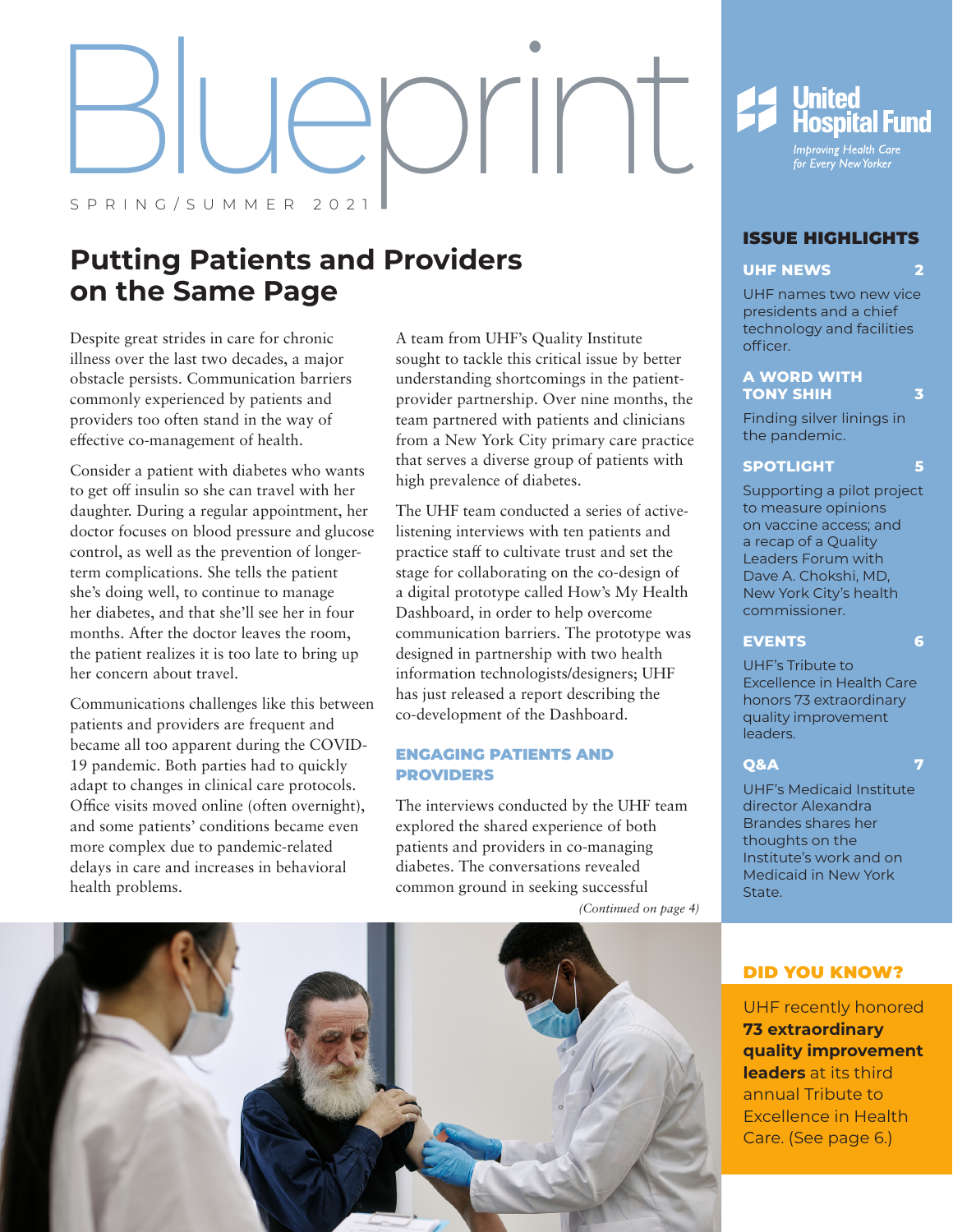# <span id="page-1-0"></span>**UHF Names Two New Vice Presidents and Chief Technology and Facilities Officer**

United Hospital Fund made several significant staff changes in the spring of 2021. Quincy McLain, CPA, was promoted from controller to vice president, chief financial officer, and treasurer, replacing Sheila Abrams, CPA; Ms. Abrams, who was the senior vice president for administration and finance and treasurer, retired in early May. Vaughn R. Murria was promoted to vice president of human resources from director of human resources while retaining his title as chief diversity, equity, and inclusion officer.

Both Mr. McLain and Mr. Murria joined UHF's management committee in their new roles. In addition, Joey Rodriguez, MCSA, was promoted to chief technology and facilities officer from director of information technology. UHF also hired a new controller, Sherrard J. Zamore, CPA, effective March 29. Mr. Zamore was formerly assistant vice president, Office of the Comptroller, at Nassau Community College.

Ms. Abrams joined UHF in 2000 and helped navigate such far-reaching economic challenges as New York City's post-9/11 financial downturn, the Great Recession of 2008, and the COVID-19 pandemic.

Mr. McLain, who joined UHF in July 2019, was previously chief financial officer at The Institutes of Applied Human Dynamics, Inc. Mr. Murria joined UHF as director of human resources in 2013, having previously served as director of human resources and operations at the Manhattan Borough President's Office. Mr. Rodriguez joined UHF in 1987 and is one of its longest-serving staff members. ■

# **UHF Receives Grants to Continue and Expand Innovative Programs**

UHF received several grants in recent months to support programs to address the health of children and older adults and improve access to insurance for all.

In February 2021, Mother Cabrini Health Foundation awarded UHF's Pediatrics for an Equitable Developmental Start Learning Network a \$500,000 grant to support a second year of its work to reduce inequities in childhood by increasing the number of young children receiving primary-carebased interventions that promote healthy development, address unmet social and developmental needs, and strengthen families.

UHF's Skilled Nursing Facility Learning Collaborative also embarked on its second year with \$500,000 in support from Mother Cabrini Health Foundation. This initiative is engaging a group of eight New York skilled nursing facilities in a learning collaborative to improve transition planning so it better aligns with the needs and priorities of older, vulnerable patients and their family caregivers.

In the fall of 2020, UHF received significant support from The Leona M. and Harry B. Helmsley Charitable Trust and the Altman Foundation to respond to a request from New York State to support the development of Medicaid medical respite pilots authorized by the legislature in 2020. The newly funded initiative focuses on developing a program to provide care to homeless patients who are too sick to be on the streets or in a traditional shelter but not sick enough to warrant inpatient hospitalization. UHF's Medicaid Institute is partnering with Manatt Health Strategies to develop the contours for New York Medicaid coverage and reimbursement for medical respite services.

UHF also secured two other grants earlier this year: \$200,000 from the Stavros Niarchos Foundation to support the Clinical Quality Fellowship Program, co-led by UHF and the Greater New York Hospital Association; and \$160,000 from the New York Community Trust to support our health insurance policy work.

*Grants support UHF's policy work, quality improvement initiatives, and clinicalcommunity partnerships.*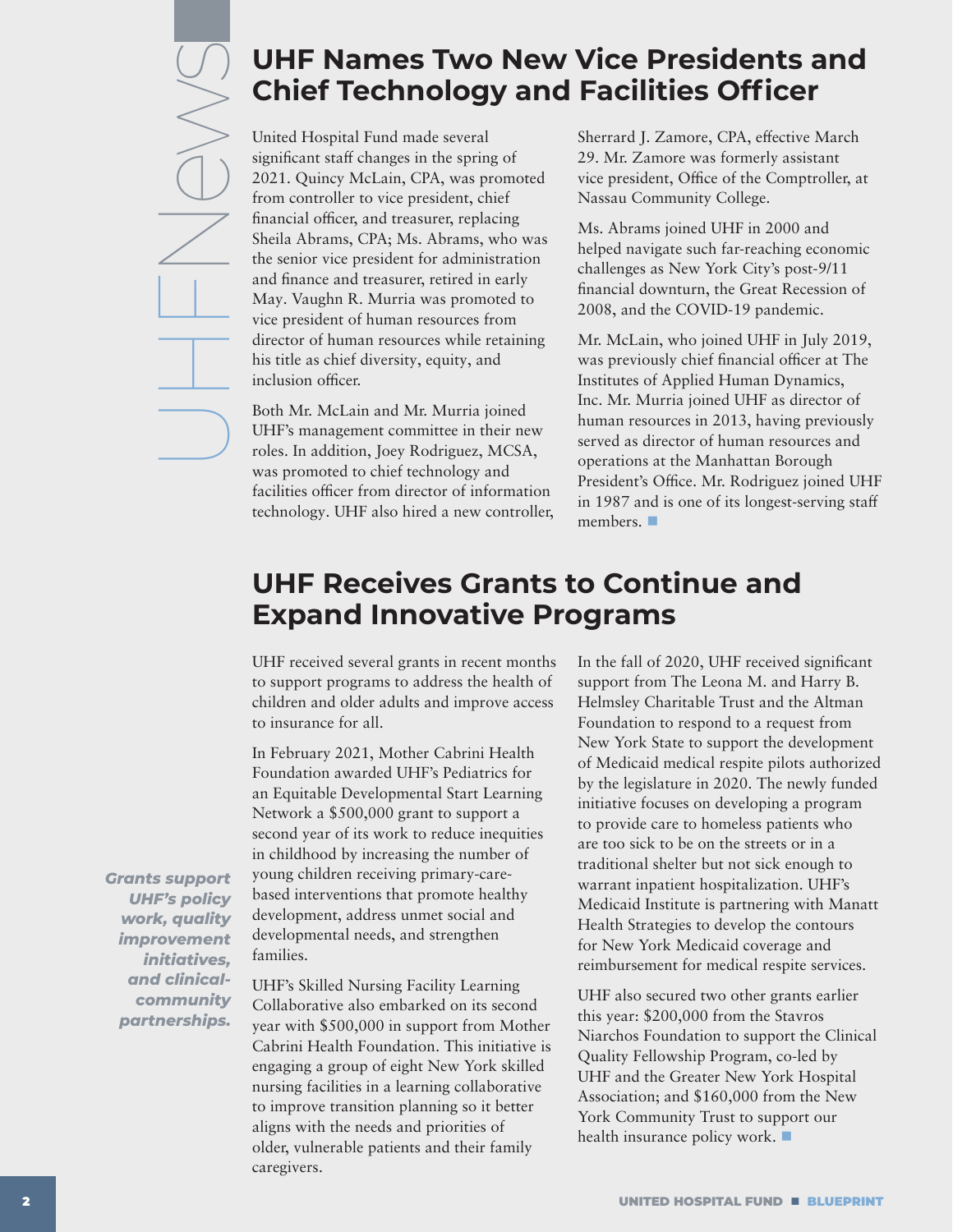<span id="page-2-0"></span>A Word with Tony Shih



*Anthony Shih, MD UHF President*

*We now have a precious opportunity to leverage the momentum around vaccine equity to work toward broader health equity.*

# **Finding Silver Linings in the Pandemic**

Words cannot capture the immense toll of the COVID-19 pandemic. The direct clinical impacts of the disease—as well as the ripple effects on our collective mental health, the economy, and our overall well-being—are immeasurably devastating. However, we are at risk of further compounding the tragedy by ignoring lessons we have learned. And therein lies a potential silver lining: tragedy can sometimes drive long-term change.

We are already seeing, for instance, fundamental changes in how hospitals are preparing for future pandemics, how offices can effectively manage a remote workforce, and the accelerated adoption of technological innovations. There are also numerous public policy issues that merit our attention, such as how to design a social safety net that prevents some of the havoc from the pandemic's economic fallout. I would like to focus on two issues that may be particularly relevant to our audience: the need to address the historic underinvestment in public health, and the need to move beyond the current focus on vaccine equity to encompass broader health equity.

# STRENGTHENING OUR PUBLIC HEALTH INFRASTRUCTURE

Public health has long been an underinvested part of our health care system, comprising less than 3 percent of total U.S. health care spending. The consequences of this are not hard to see. Last year, as the pandemic reached our shores in the U.S., it was clear that we could not adequately execute the core public health function of surveillance. An uncoordinated testing strategy, shortages, and an inability to adequately trace contacts of infected individuals made it difficult to contain the virus's spread. And once we had a better grasp of the pandemic's scope, public health was hampered in efforts to develop policies for containment and effectively communicate a consistent message around issues like social distancing and masking.

This not only reflects an underinvestment in public health, but just as importantly the lack of public health's prominence and influence in our overall health system. What we need is not only a temporary surge of funding for public health activities but a longer-term commitment to public health and its focus on prevention. And in a broader sense, we must all better recognize public health's important

role in keeping our society healthy. Not only will this make us more prepared to respond to the next infectious disease pandemic—it will also help mitigate the ongoing pandemics of chronic disease, substance use disorders, and other threats to our physical and mental health.

# MOVING BEYOND VACCINE EQUITY TO HEALTH EQUITY

The disproportionate impact of COVID-19 and its economic fallout on underserved and historically disadvantaged communities is indisputable. New Yorkers from some racial and ethnic groups—including Black, Latino, and Indigenous groups—contracted COVID-19 at a higher rate and were hospitalized and died at a higher rate than other New Yorkers. For those familiar with health care in the U.S., this was not surprising; similar disparities in health outcomes are seen across a wide variety of medical conditions. Though the proximate causes may be related to factors such as poverty, housing instability, and food insecurity, there are deeper roots in structural racism, such as long-standing disinvestment in communities of color. In response, both New York State and New York City have rightly focused on equity in the rollout of COVID-19 vaccines. New York State has launched a New York Vaccine Equity Task Force, and New York City has a detailed [COVID-19 Vaccine Equity Strategy](https://www1.nyc.gov/assets/doh/downloads/pdf/covid/covid-19-vaccine-equity-strategies.pdf).

Despite a bolstered commitment to vaccine equity, wide racial disparities in vaccination rates persist. This is not surprising: health disparities are rooted in centuries of racism, and even a focused effort right now will only have a limited effect. Achieving health equity—where everyone has the opportunity to be as healthy as possible—will require a long-term commitment, as well as a rethinking of all our systems, policies, and practices. It's a big challenge and requires the commitment of all of us working in health. We now have a precious opportunity to leverage the momentum around vaccine equity to work toward broader health equity.

More than a year after the beginning of the pandemic, we can finally see light at the end of the tunnel. As we move forward, let us also look back to ensure that the tragedies we have endured can help us make a better tomorrow.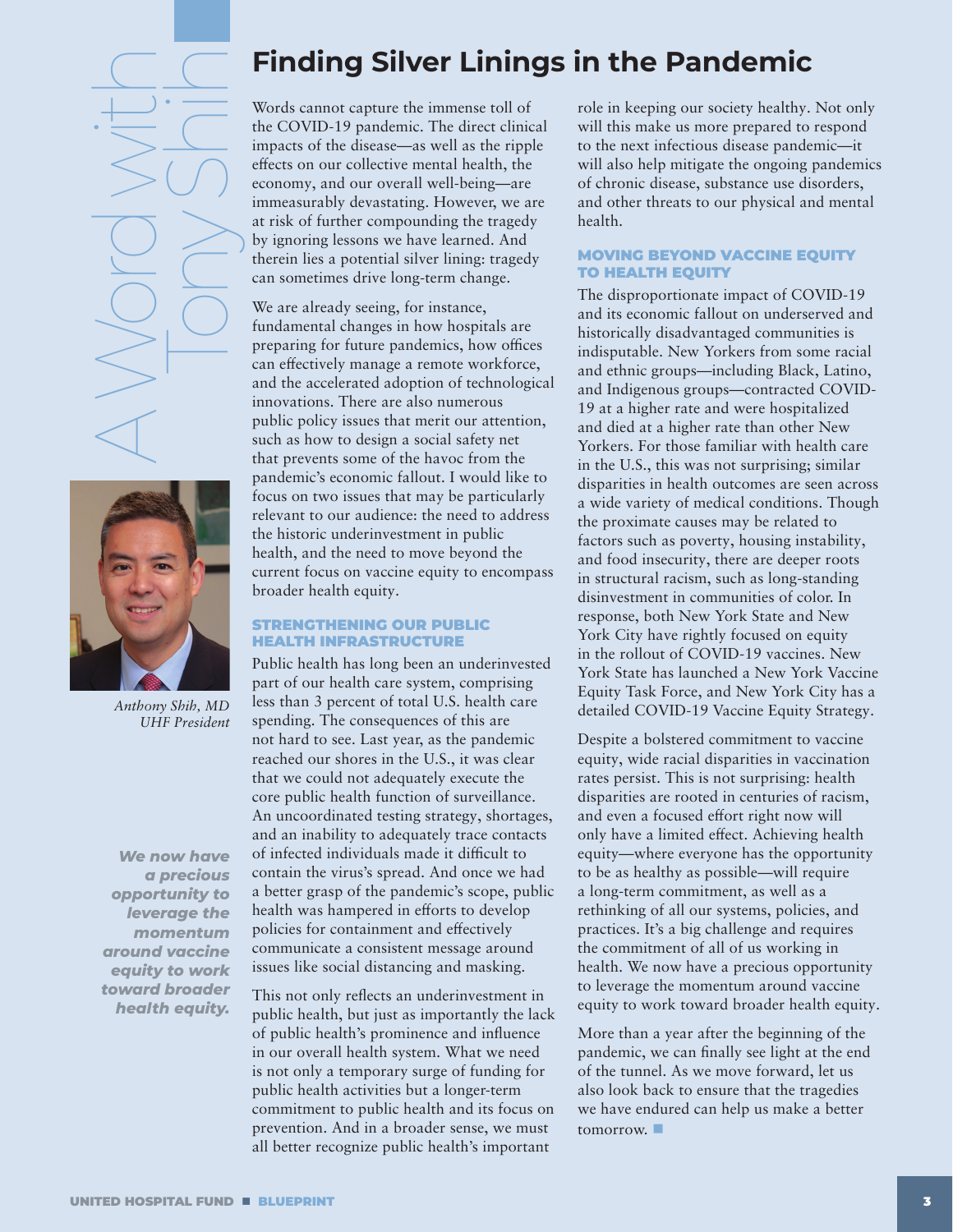**Putting Patients and Providers on the Same Page**  *(Continued from page 1)*

*Optimal treatment of chronic conditions requires co-management by the provider and patient, and this digital tool could help realize that goal. — Anthony Shih, president of UHF*

communication, including priorities and values as well as setting agendas and goals of care. Inclusion and trust surfaced as important aspects of these interactions.

"The interviews shed light on the limitations of current health information technology (HIT) tools in facilitating effective communications between doctors and patients when co-managing chronic conditions," said Anne-Marie J. Audet, MD, UHF senior medical officer and lead author of the report. "Clinicians want easy-toaccess patient-reported information that can make their interactions more effective, and patients wish they could more easily share information with their doctor, especially about the issues that matter most to them. Existing HIT platforms create limitations for both."

Part of the problem is that clinicians access patient information via an electronic medical record (EMR) system, while patients obtain theirs via a patient portal. Interviews confirmed that information generated by practitioners—such as physician notes and test results—can be too technical for patients to understand, while patientgenerated information—such as health status, self-reported symptoms, and goal achievements—is not integrated in the clinician's EMR unless it is manually added.

Innovations that facilitate the sharing of information at the point of care could go a long way toward solving this problem and enhancing doctor-patient interactions. The UHF-led project explored how to do just **ILL PROVIDE A** single *I* that. *circle with links to navigate to other sections of the dashboard.* 



# A NEW DIGITAL PROTOTYPE TO IMPROVE COMMUNICATION

The How's My Health Dashboard prototype is the result of this collaboration between patients, providers, and the UHF team. Created through a process emphasizing co-design, the dashboard tackles wellknown communication barriers and seeks to address the imbalance between provider- and patient-generated data necessary to the management of health.

Feedback on the dashboard prototype from both patients and clinicians confirmed that it would foster trust, improve communication, and facilitate patients' input on setting priorities. Patients said that they liked the overall content and display of the prototype and understood and appreciated the questions. "I can't wait to use it," one patient said, offering to participate in a pilot program.

All the clinicians interviewed valued the dashboard's potential to set a shared agenda for a visit by allowing patients to answer a set of questions and detail their own concerns before coming in, leading to a more productive visit. "This is not information we get readily, except if we ask about it at the time of the visit," one practitioner said.

The report was supported by New York State Health Foundation and can be downloaded from UHF's website. It was co-authored by UHF staff members Anne-Marie J. Audet, MD, senior medical officer; Joan Guzik, MBA, director, quality improvement, Quality Institute; Pooja Kothari, RN, MPH, senior program manager; and Kevin Mallon, MSW, program analyst.

> The dashboard home page (left) provides a snapshot of a patient's most recent health score, goals, and "health circle." A clinician can quickly visualize a patient's top three concerns and the patient's own assessment of their overall health. The dashboard also displays a patient's confidence in managing their health and their degree of satisfaction with goals set in previous visits.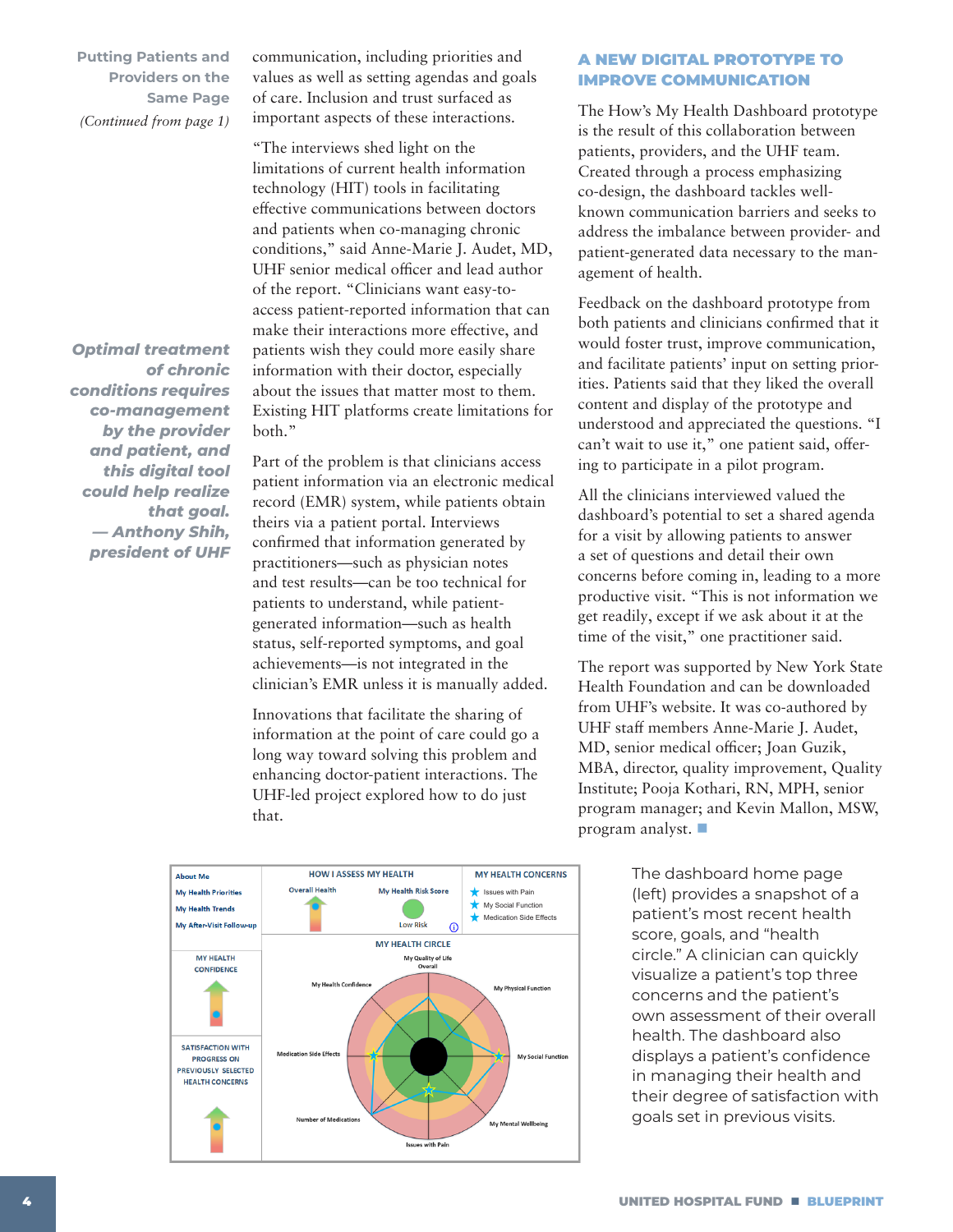# <span id="page-4-0"></span>**UHF Supports Pilot Project to Measure Opinions on Vaccine Access**  Spotlight

Last fall, as New York was focusing on how best to distribute the COVID-19 vaccine when it became available, UHF awarded \$50,000 to the New York Academy of Medicine to support its work, in partnership with the New York City Department of Health and Mental Hygiene, to develop and pilot a virtual public deliberation process to examine New Yorkers' opinions on how best to equitably distribute the vaccine.

Participants were asked about the prioritization order for vaccination of essential workers by occupation (beyond already prioritized frontline health care workers), and the prioritization order for other risk factors like age, neighborhood, race/ethnicity, and underlying health conditions. At the end of public deliberations, participants prioritized bus drivers, schoolteachers, and grocery workers

for vaccine access among essential workers, and identified underlying conditions and most-affected neighborhoods as primary considerations for vaccine access.

Throughout the project, interim results supported the city's plans for expanded vaccine eligibility categories and access, influencing the decision-making of city leaders in real time.

Based on this pilot study in New York City, the New York Academy of Medicine created a digital guide to public deliberation for local municipalities to use as they determine priorities in their own jurisdictions. This grant was made as part of a consortium of funders that included United Hospital Fund, the Altman Foundation, the de Beaumont Foundation, and New York State Health Foundation.

# **NYC Health Commissioner Updates Quality Leaders Forum on Pandemic Response**

On April 7, Dave A. Chokshi, MD, MSc, FACP, commissioner of the New York City Department of Health and Mental Hygiene, called on members of UHF's Quality Leaders Forum to do everything they can to get people to share their stories about choosing to get vaccinated and their experiences with the process. "We have to create that snowball effect."

Dr. Chokshi spoke movingly of the parallel pandemics the city faces—not only COVID-19, but the trauma that health care workers have experienced over the past year, as well as growing food insecurity, the nested epidemic of overdose deaths, and forgone care by people who delayed treatment for other conditions.

"We have to take advantage of this moment and call for massive investment in public health and its workforce," he said. The one book he had time to read in the last six months, *The Great Influenza: The Epic* 

*Story of the Deadliest Plague in History*, reminded him that, as devastating as that 1918 influenza pandemic was, it is often now referred to as the "forgotten pandemic" because when it was over "everyone went back to business as usual."

To ensure that underserved neighborhoods and the elderly have access to the COVID-19 vaccine, he highlighted the city's expanding programs to vaccinate the homebound and set up pop-up sites in communities far from the larger city vaccination sites.

Participants in the Quality Leaders Forum, organized in collaboration with the Greater New York Hospital Association (GNYHA), included alumni from the UHF/GNYHA Clinical Quality Fellowship Program and quality improvement leaders honored with UHF's Excellence in Health Care Award. UHF is grateful to Elaine and David Gould, whose generosity supports the Quality Leaders Forum.



*Dave A. Chokshi, MD, MSc, FACP*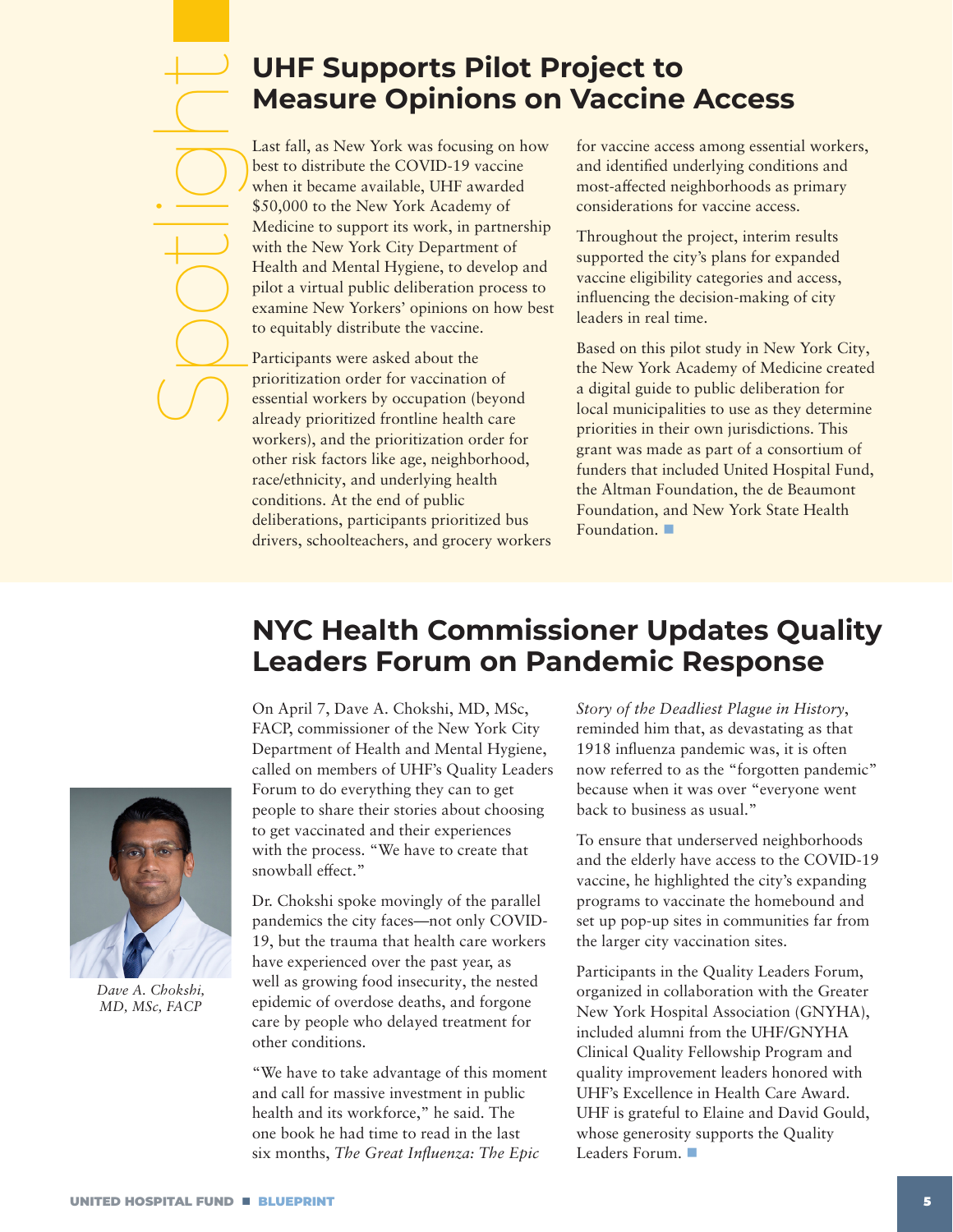*BS, RN* Catholic Health *Jason M. Golbin, DO*

*MSN, RN*

AdvantageCare Physicians *Eveth Green, FNP-BC, MBA,* 

BronxCare Health System *Dave A. F. Livingstone, MD* The Brooklyn Hospital Center *Judy McLaughlin, DNP, MS, BSN,* 

Coalition of Asian-American IPA (CAIPA) *Jonathan M. T. Chang, MD, and Kevin Guo, MD*

<span id="page-5-0"></span>Events

Community Healthcare Network *Diana Castillo and Michelle I. Everett-Oxley*

Elizabeth Seton Children's Center *Josephine Leung, MS, RN-BC*

Gurwin Jewish Nursing & Rehabilitation Center *Christina Jones, RN, BSN*

Hackensack Meridian *Health Suelyn Boucree, MD, MBA, FACP*

HealthCare Partners, IPA *Dutsi Behm, MD*

Hospital for Special Surgery *Jennifer O'Neill, DNP, APN, NEA-BC, and Douglas Padgett, MD*

Institute for Family Health *Kwame A. Kitson, MD*

Maimonides Medical Center *Shari Suchoff*

**MediSys Health Network** 

*Alan R. Roth, DO*

Flushing Hospital Medical Center

*Alessandro Solinas, MD*

Jamaica Hospital Medical Center *Robert I. Mendelson, MD*

Memorial Sloan Kettering Cancer Center *MSK COVID Lab Testing Team*

**MJHS**

MJHS Hospice and Palliative Care *Russell K. Portenoy, MD*

MJHS Health System *Mary Foronda, RN*

# **UHF Honors Quality Improvement Leaders**

On May 3, 2021, United Hospital Fund honored 73 extraordinary quality improvement leaders from 69 health care organizations across the metropolitan region at its third annual Tribute to Excellence in Health Care. The honorees (listed below) were recognized during a virtual event for their personal efforts to improve quality of care, patient safety, and the patient experience. A special focus was leadership

related to responding to COVID-19 and addressing health care disparities.

The keynote was delivered remotely by Ashish K. Jha, MD, MPH, Dean of the School of Public Health and Professor of Health Services, Policy, and Practice at Brown University. Cary A. Kravet, a UHF board member and trustee of Northwell Health, was the event chair. TD Bank was the generous Lead Sponsor of the Tribute.

Isabella Center for Rehabilitation and Nursing Care *Loyola Princivil-Barnett, MHA, LNHA*

### **Montefiore Health System**

Burke Rehabilitation Hospital *Valerie Vermiglio-Kohn, RN, CRRN, MSN, MS*

The Children's Hospital at Montefiore *Suzette Olubusola Oyeku, MD, MPH*

Montefiore Medical Center *Jacqueline Myrie-Weir, RN, BSN, MPH*

Montefiore Medical Center, Moses Campus *John Loehner, MD*

Montefiore Medical Center, Wakefield Campus *Una Hopkins, DNP, MSN, BSN, FNP-BC, RN*

Montefiore Mount Vernon Hospital *Dianne Gordon, EdD, MSN-*

*ED, RN* Montefiore New Rochelle

Hospital *Amrah Hasan, MD*

Montefiore Nyack Hospital *Susanne Z. Stone, RN, MPH, CIC, CRCST*

Montefiore St. Luke's Cornwall *Sandeep Garwin, MD, MS*

White Plains Hospital *Farrukh Nadeem Jafri, MD, MS-HPEd*

### **Mount Sinai Health System**

Mount Sinai Beth Israel *Young Im Lee, MD*

Mount Sinai Brooklyn *Vadim Leyko, MSA, RRT, RPSGT*

The Mount Sinai Hospital *Jorge L. Rodriguez, MPA*

Mount Sinai Morningside *Berthe Erisnor*

Mount Sinai Queens *Ellina Babar*

Mount Sinai West *Andres S. Moreira*

New York Eye and Ear Infirmary of Mount Sinai *Cindy Girdusky, RN, CNOR*

Mount Sinai South Nassau *Karine Austin, DNP, RN, NEA-BC, CENP*

The New Jewish Home *Jeffrey Farber, MD, MBA, President & CEO and Ruth Spinner, MD, Senior Medical Director*

### **Northwell Health**

Cohen Children's Medical Center *Dhalia Puri, MSN, RN*

Community and Population Health *Debbie Salas-Lopez, MD, MPH,* 

*FACP*  Glen Cove Hospital

*Lorraine Daphna, RN*

Huntington Hospital *Corazon R. Paraso, RN, MS-FNP, CCRN, NE-BC*

Long Island Jewish Forest Hills *Michelle Parcells, MSN, BSN, RN, FNP-CCRN, ICU*

Long Island Jewish Medical Center *Karina Gutierrez, MSN, RN, AGPCNP-BC, CWOCN*

North Shore University Hospital *Michael D. Montanez*

Peconic Bay Medical Center *Dawn Leonard*

Plainview Hospital *Kwest-Ann Samuels, BSN, RN-BC*

Southside Hospital *Shehzad Khan, RN, BSN*

Staten Island University Hospital *Vanessa Cabatbat, MS, RN, FNP*

Syosset Hospital *Bernie R. Alivio, BSN, RN, CCRN, CMSRN*

Donald and Barbara Zucker School of Medicine at Hofstra/ Northwell *Tochi Iroku-Malize, MD, MPH, MBA, FAAFP, SFHM*

Zucker Hillside Hospital *Marie Germaine Rancy, RN, MSN, CDCES, CWCN*

NuHealth/Nassau University Medical Center *Grace Y. Ting, MD*

NYC Health + Hospitals/Elmhurst *Suzanne Bentley, MD, MPH, FACEP*

One Brooklyn Health System *Kurt S. Kodroff, MD, MMM*

Parker Jewish Institute for Health Care and Rehabilitation *Verna Sinclair, RN, MSN*

Richmond University Medical Center

*Marianne LaBarbera, MD*

SBH Health System *Susan Singh*

St. John's Episcopal Hospital *Tessy Peter, MD, FCCP*

St. Mary's Healthcare System for Children *Judy Vigliotti, RN*

SOMOS Community Care *Yomaris Peña, MD*

Stamford Health *Ellen M. Komar, MPA, BSN, RN, NEA-BC*

Visiting Nurse Service of New York *Carol Odnoha, RN, BSN, MPA*

### **Yale New Haven Health**

Bridgeport Hospital *Zane K. Saul, MD*

Greenwich Hospital *Kisha A. Mitchell Richards, MD, FCAP, FASCP*

Lawrence + Memorial Hospital *Shannon R. Christian, MSN, RN, NEA-BC*

Yale New Haven Health System *Danielle M. Zawatsky*

Yale New Haven Hospital/Yale New Haven Health System *Richard A. Martinello, MD*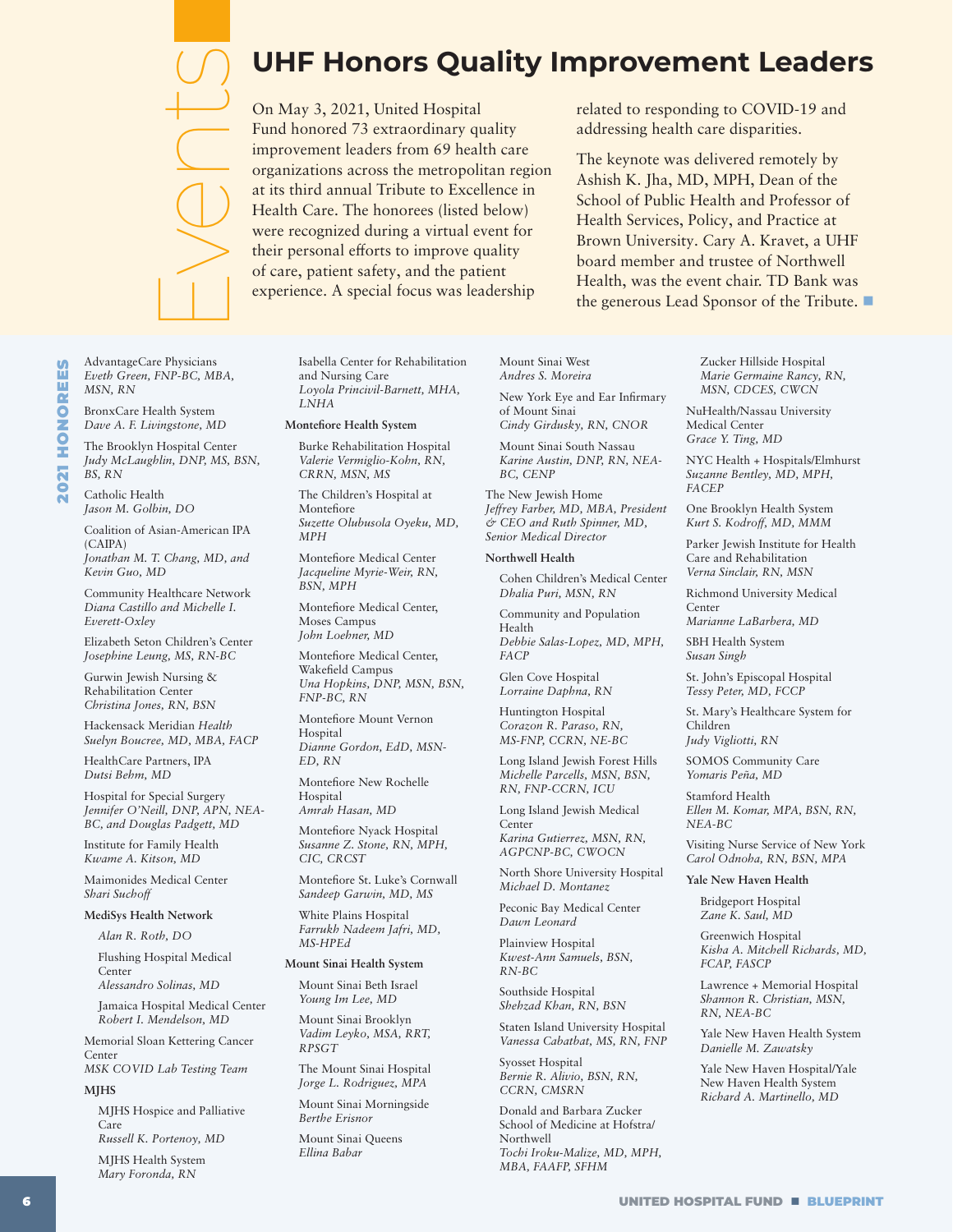# **Alexandra Brandes, JD, MPH**

Director, Medicaid Institute

<span id="page-6-0"></span>

*Alexandra Brandes joined UHF in November 2020 as director of the Medicaid Institute. She came to UHF from Lenox Hill Neighborhood House,* 

*where she served in various roles, including policy and advocacy manager, supervising attorney, and health care and elder care fellow. She holds a Master of Public Health from Tulane University School of Public Health and a Juris Doctor from Tulane School of Law.* 

*UHF's [Medicaid Institute](https://uhfnyc.org/our-work/initiatives/medicaid-institute/) provides information and analyses of New York's Medicaid program to help public officials and other stakeholders build a more effective health care system for low-income New Yorkers.*

# **Q: Can you give us a quick overview of New York's Medicaid program and why it is so important—especially now?**

New York State Medicaid serves seven million New Yorkers, a tremendous number. It covers children, low-income adults, pregnant women, older adults, and people with disabilities. The pandemic brought home how tremendously important it is to have health insurance, and Medicaid is a critical safety net if you lose a job and your insurance.

# **Q: How did your background prepare you to lead the Medicaid Institute, and what attracted you to the role?**

I started working on health care access issues over a decade ago as a patient navigator for cancer patients in Texas who didn't have insurance. I saw firsthand how unfair and inequitable our health system is. More recently, as a health care attorney, I worked to overcome lack of access to health insurance, particularly Medicaid. Understanding the barriers to care showed me where change needs to happen. I am excited to have the opportunity to take those experiences to a policy level and a broader

audience. I was already familiar with the work UHF does from my participation in a workgroup for the [First 1,000 Days on](https://uhfnyc.org/our-work/initiatives/childrens-health/first-1000-days-medicaid/)  [Medicaid](https://uhfnyc.org/our-work/initiatives/childrens-health/first-1000-days-medicaid/) initiative (New York's cross-sector program for children from birth to age three).

# **Q: How can Medicaid help address the unacceptable inequities in health care?**

We can see clearly that Medicaid reduces health disparities by comparing data from states that expanded Medicaid under the Affordable Care Act, like New York, to states that have not. It is a significant antipoverty program—with Medicaid, people do not delay medical care due to affordability, do not incur significant medical debt, and do not struggle to choose between paying for health care or other necessities such as food, utilities, diapers, or shelter. Of course, significant health inequities persist even with the current New York State Medicaid program, but the more we can expand eligibility and ensure that people covered by Medicaid have the same access to care as those covered by Medicare or private insurance, the more powerfully Medicaid can address persistent health inequities.

# **Q: The Medicaid Institute is conducting work on many fronts. Which excites you most?**

I am excited that the Medicaid Institute will be able to help New York redefine how Medicaid programs work postpandemic. Specifically, how they can engage communities to create more equitable structures and how Medicaid can be more aligned with other health insurance and social programs to contribute to community health.

# **Q: What has surprised you most since you started?**

The change in the federal administration is tremendously significant. I am surprised and very happy that the new administration sees the value of Medicaid and its focus on equity rather than cost alone.



Published three times a year by United Hospital Fund. We welcome your comments and suggestions.

United Hospital Fund works to build an effective and equitable health care system for every New Yorker.

**CHAIR** John C. Simons

**PRESIDENT** Anthony Shih, MD, MPH

**SENIOR VICE PRESIDENT FOR COMMUNICATIONS AND DEVELOPMENT** Sally J. Rogers

**DIRECTOR OF COMMUNICATIONS** Adam Fifield

**DIRECTOR OF PUBLIC INFORMATION** Catherine Arnst

**MANAGING EDITOR** Miles P. Finley

**SPECIAL PROJECTS ADVISOR** Mary Johnson